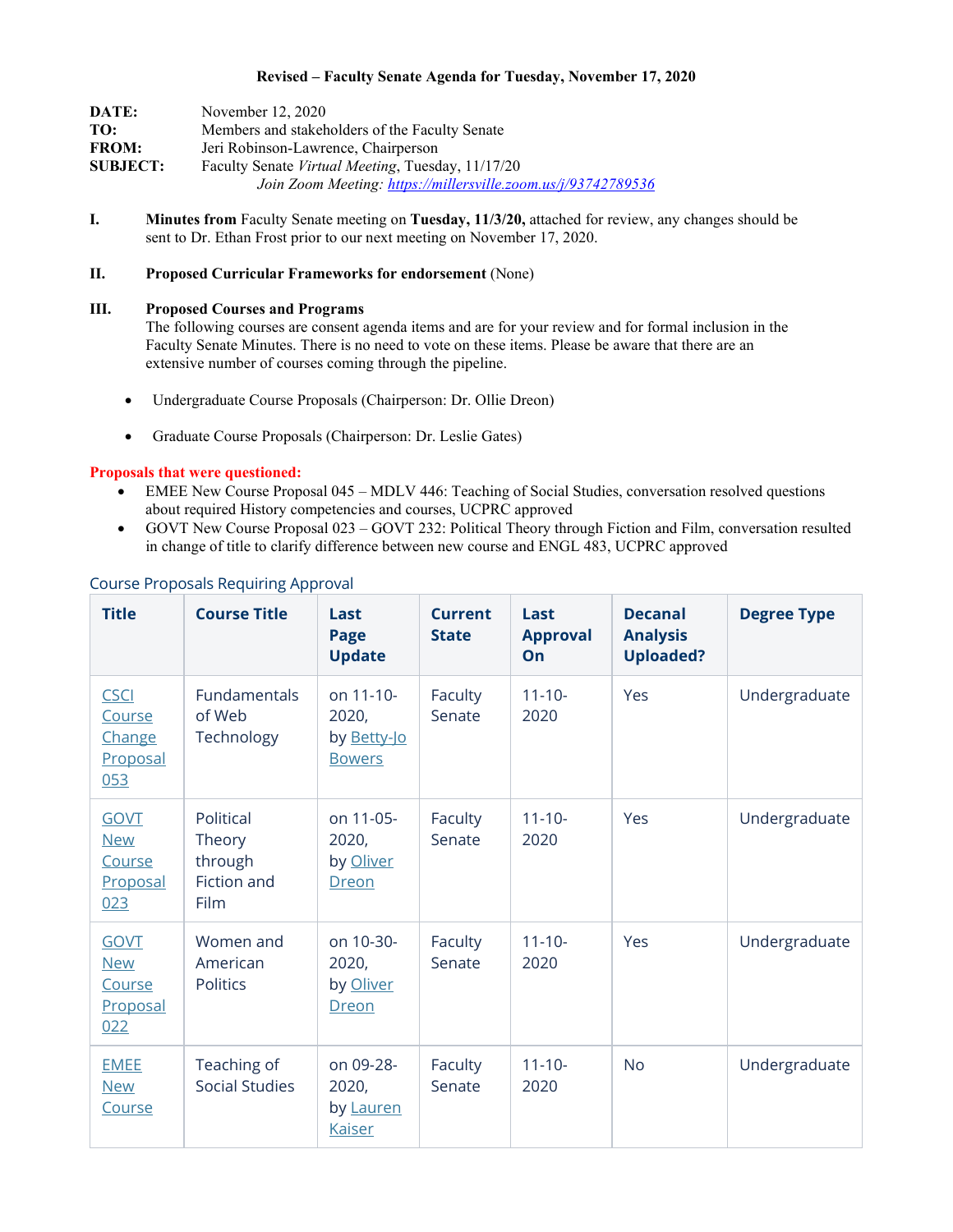| <b>Title</b>    | <b>Course Title</b> | Last<br>Page<br><b>Update</b> | <b>Current</b><br><b>State</b> | Last<br><b>Approval</b><br>On | <b>Decanal</b><br><b>Analysis</b><br><b>Uploaded?</b> | <b>Degree Type</b> |
|-----------------|---------------------|-------------------------------|--------------------------------|-------------------------------|-------------------------------------------------------|--------------------|
| Proposal<br>045 |                     |                               |                                |                               |                                                       |                    |

# Curriculum Proposals Requiring Approval

| <b>Title</b>                                           | <b>Program</b><br><b>Name</b>                                                                                             | Last<br><b>Page</b><br><b>Update</b>           | <b>Current</b><br><b>State</b> | Last<br><b>Approval</b><br>On | <b>Decanal</b><br><b>Analysis</b><br><b>Uploaded?</b> | <b>Degree Type</b> |
|--------------------------------------------------------|---------------------------------------------------------------------------------------------------------------------------|------------------------------------------------|--------------------------------|-------------------------------|-------------------------------------------------------|--------------------|
| <b>Title</b>                                           | <b>Program</b><br><b>Name</b>                                                                                             | Last<br>Page<br><b>Update</b>                  | <b>Current</b><br><b>State</b> | Last<br><b>Approval</b><br>On | <b>Decanal</b><br><b>Analysis</b><br><b>Uploaded?</b> | <b>Degree Type</b> |
| <b>AEST</b><br>Curriculum<br>Change<br>Proposal<br>049 | Applied<br>Engineering &<br>Technology<br>Management<br>(all options),<br>some TECE and<br><b>OSEH</b> courses<br>as well | on 10-<br>13-2020,<br>by James<br><b>Delle</b> | Faculty<br>Senate              | $11 - 10 -$<br>2020           | Yes                                                   | Undergraduate      |
| <b>ECON</b><br>Curriculum<br>Change<br>Proposal<br>021 | Economics                                                                                                                 | on 10-<br>12-2020,<br>by James<br>Delle        | Faculty<br>Senate              | $11 - 11 -$<br>2020           | Yes                                                   | Undergraduate      |
| <b>MUSI</b><br>Curriculum<br>Change<br>Proposal<br>071 | Bachelor of<br>Science in<br>Music Industry,<br>Concentration<br>in Music<br>Management                                   | on 10-<br>12-2020,<br>by James<br>Delle        | Faculty<br>Senate              | $11-08-$<br>2020              | Yes                                                   | Undergraduate      |
| <b>MUSI</b><br>Curriculum<br>Change<br>Proposal<br>073 | Bachelor of<br>Science in<br>Music Industry,<br>Concentration<br>in Music<br>Production                                   | on 10-<br>12-2020,<br>by James<br>Delle        | Faculty<br>Senate              | $11 - 08 -$<br>2020           | Yes                                                   | Undergraduate      |
| <b>AFAM</b><br>Curriculum<br>Change<br>Proposal<br>002 | African<br>American<br><b>Studies</b>                                                                                     | on 09-<br>08-2020,<br>by James<br><b>Delle</b> | Faculty<br>Senate              | $11 - 10 -$<br>2020           | Yes                                                   | Undergraduate      |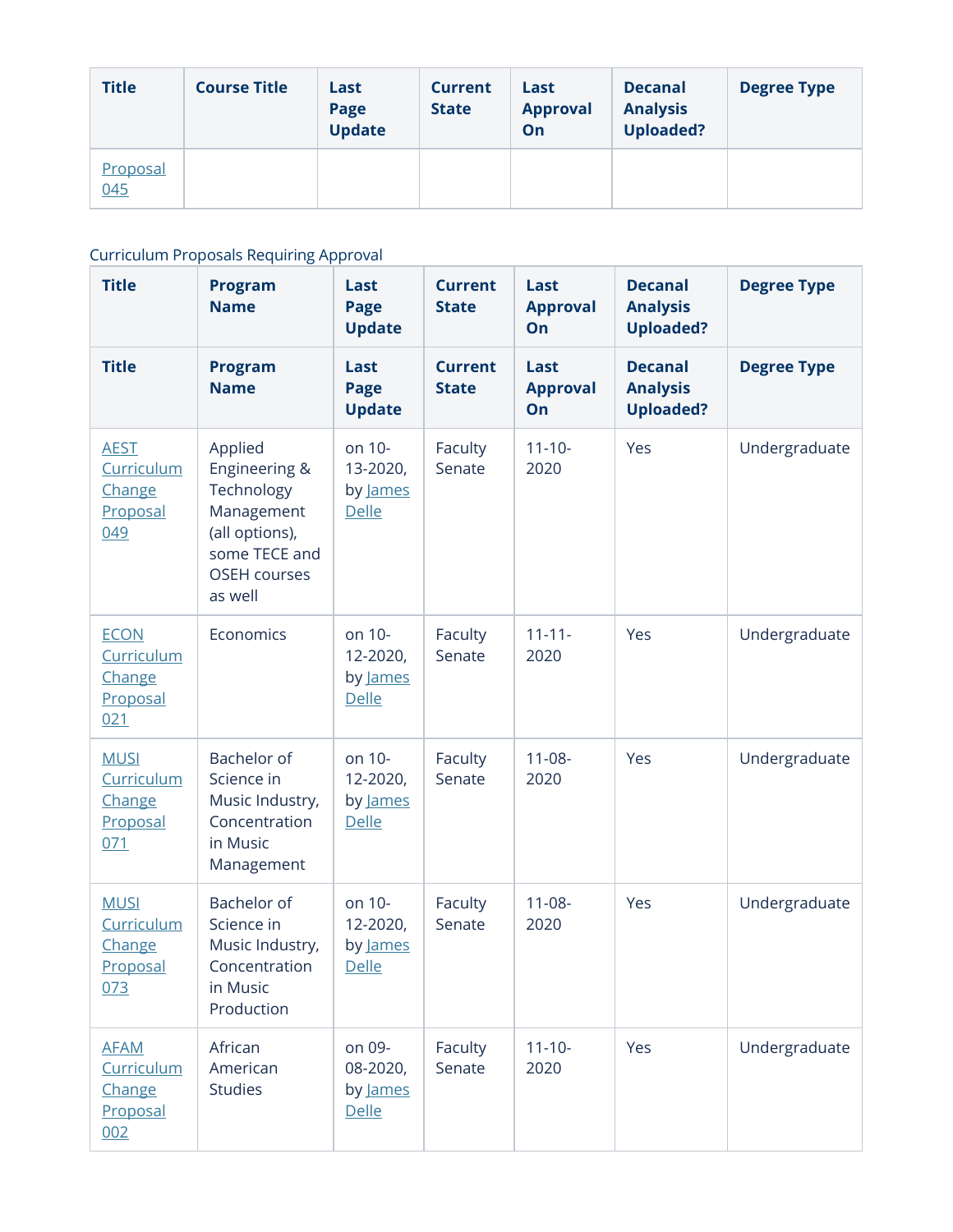| <b>Title</b>                                    | <b>Program</b><br><b>Name</b>    | Last<br>Page<br><b>Update</b>             | <b>Current</b><br><b>State</b> | Last<br><b>Approval</b><br>On | <b>Decanal</b><br><b>Analysis</b><br><b>Uploaded?</b> | <b>Degree Type</b> |
|-------------------------------------------------|----------------------------------|-------------------------------------------|--------------------------------|-------------------------------|-------------------------------------------------------|--------------------|
| <b>Title</b>                                    | <b>Program</b><br><b>Name</b>    | Last<br>Page<br><b>Update</b>             | <b>Current</b><br><b>State</b> | Last<br><b>Approval</b><br>On | <b>Decanal</b><br><b>Analysis</b><br><b>Uploaded?</b> | <b>Degree Type</b> |
| LATS<br>Curriculum<br>Change<br>Proposal<br>008 | Latina/o<br><b>Studies Minor</b> | on $05-$<br>11-2020,<br>by James<br>Delle | Faculty<br>Senate              | $11 - 10 -$<br>2020           | Yes                                                   | Undergraduate      |

# **IV. Report of the Faculty Senate Chairperson:**

- Faculty Senate Meeting Dates Fall 2020 (1st and 3rd Tuesday)
	- September 1st
	- September 15<sup>th</sup> \* *Starting meeting at 5:00 pm due to Middle States Meeting by Faculty Senate Leadership.September 15 the meeting is virtual and abbreviated*
	- o September 29th \* *Added meeting on 5th Tuesday of September due to Middle States visit*
	- $\circ$  October  $6<sup>th</sup>$  and 20th.
	- o November 3rd and 17th
	- $\circ$  December 1<sup>st</sup> Dr. Wubah will be joining us
- **Graduation**
- Policy Updates
- Spring Schedule:
	- o The consensus agreement was to do the following:
		- Begin Spring classes on Thursday, Jan. 21<br>Break on Monday, February 15th (three-day
			- Break on Monday, February 15<sup>th</sup> (three-day weekend)
			- Two-day break on April 1-2 (four-day weekend)
- **V. APSCUF Updates**
- **VI. Report of the Student Government Association**
- **VII. Report of the Graduate Student Association**
- **VIII. Report of the Administrative Officer**
- **IX. Announcement of new courses, programs or changes to existing courses/program**

## **X. Reports of the Faculty Senate Standing Committees**

**Please note that** committee chairs wishing to report or share documents and be added to the agenda at a meeting should email me the Senate Chairperson [\(jrobinson@millersville.edu\)](mailto:jrobinson@millersville.edu) the week prior to a meeting.

- Academic Outcomes and Assessment (AOAC) Chairperson: Robyn Davis
- Academic Policies (APC) Chairperson: Ankur Nandedkar
- Academic Standards Chairperson: Ryan Wagner
- Area Curriculum Committees (ACC)
	- 1) Arts & Humanities: Becky McDonah
	- 2) Education & Human Services: Lauren Kaiser
	- 3) Social Sciences: David Owen
	- 4) Science & Technology: Betty-Jo Legutko
- Commencement Speaker:
- Cooperative Education Chairperson: Lexi Hutto (\*updated AY 19/20)
- Educator of the Year Committee (EDOY): Ex-Officio chair, Shaun Cook
- Faculty Senate Bylaws Chairperson: Aimee Miller (\*)
- Financial Aid: Dwight Horsey
- General Education Review Committee (GERC) Chairperson: Carrie Smith
- Graduate Course & Program Review Committee (GCPRC) Chairperson: Leslie Gates
- Honorary Degree: Alice McMurray